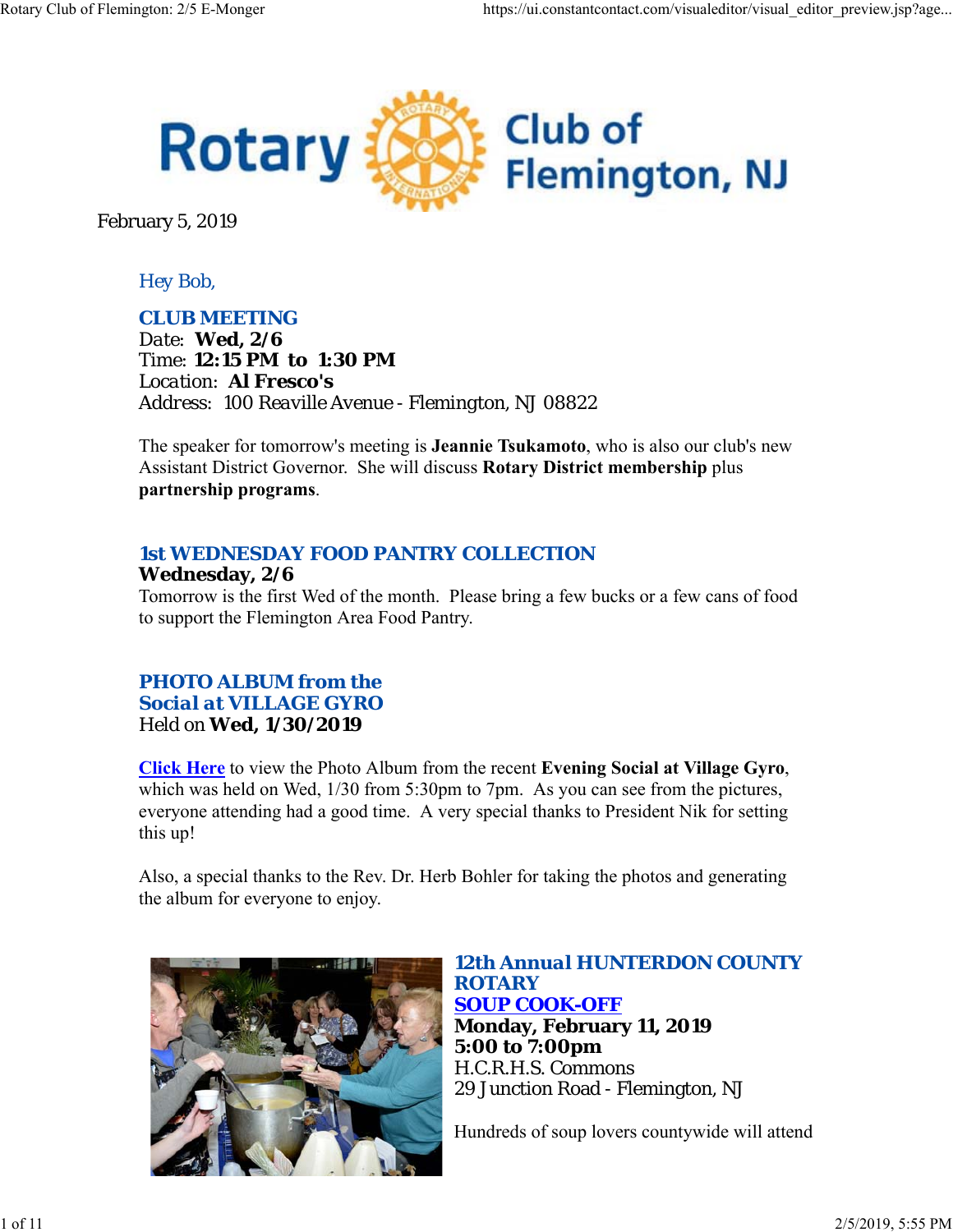the event at Hunterdon Regional High School Commons on Monday, February 11.

An **admission fee and a food donation to the Food Pantry** entitles you to enjoy samplesize cups of any and all entered soups, plus the opportunity to vote for your favorite. At the end of the evening, two trophies will be awarded, one for PEOPLE'S CHOICE and one for JUDGE'S CHOICE and each champion will have the honor of displaying the coveted SOUPER BOWL TROPHIES in their restaurant for the year. An additional award will be presented for the BEST VISUAL PRESENTATION so be creative in your table presentation. **Click Here** to visit the website for more information.

### **NOTE that the 2019 list of Restaurants and their Soups are listed on the website!**

Make sure to visit the website to see the list. We have reached our max limit of 20 restaurants attending!

#### **Admission Cost**:

- *Ages 9 & Up*: **\$15 per person** + a **can of food** to donate to the local food pantries.
- *Ages 5 to 8*: **\$5 per person** + a **can of food**.
- *Ages 4 & Younger*: **Free**.

**Click Here** to view a PDF of the **Restaurant Registration Form**.

#### **RESTAURANT ENTRY DEADLINE IS January 31, 2019.**

A limit of 20 participating restaurants will be accepted on a first-come, first-served basis. One soup entry per restaurant.

#### **YOUR PARTICIPATION HELPS FIGHT HUNGER IN HUNTERDON!!!**

All net event proceeds will be donated to the Food Pantries of Hunterdon County. The following are the Food Banks supported:

- **Delaware Valley Interfaith Council**
- **Fisherman's Mark**
- **Flemington Area Food Pantry**
- **North Hunterdon Food Pantry**
- **Open Cupboard Food Pantry**
- **Starfish Food Pantry**

#### **Joint Effort by the Hunterdon County Rotary Clubs**

This event is organized and run as a joint effort by the Rotary Clubs of Flemington, Clinton Sunrise, North Hunterdon, Lambertville-New Hope, Whitehouse and the Hunterdon Horizon eClub. We are service clubs dedicated to helping people in our community and throughout the world. The event is held at the end of February in recognition of Rotary International's Anniversary, which had it's very first meeting on February 23, 1905 in Room 711 of the Unity Building in Chicago as convened by Rotary founder Paul P. Harris

Questions? Contact Event Chair, **Mick Schaible** with any questions or comments. He can be reached at **(609)460-4530** or by email at **Soup@FlemingtonRotaryNJ.org**.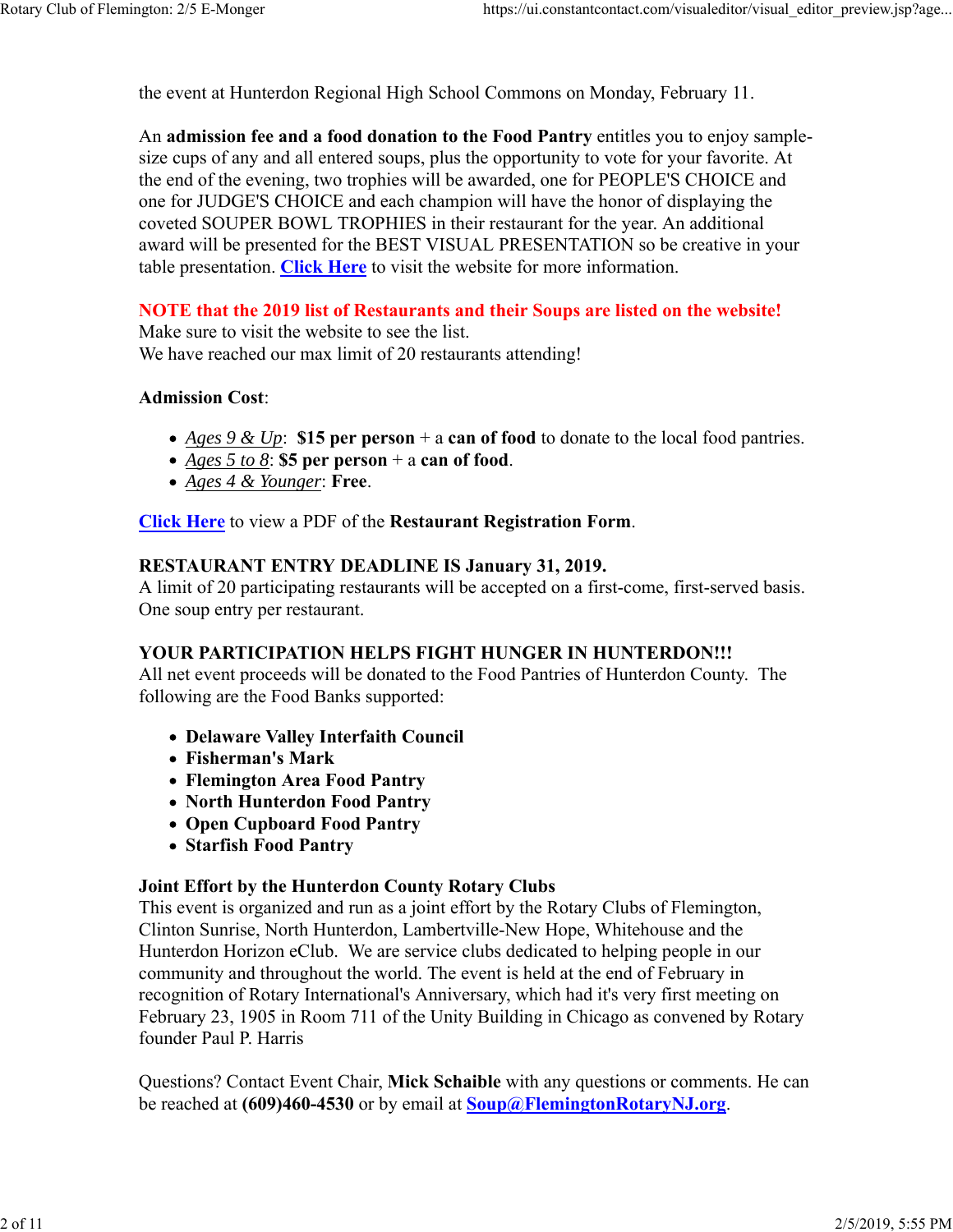

## *Interact BAKE SALE at the Soup Cook-Off* Monday, February 11 5:00 to 7:00 PM

Ann del Campo wanted to share the news that the H.C.R.H.S. **Interact Club** will be holding a **Bake Sale** during the upcoming Rotary Soup Cook-Off. Interact will use the funds for a Rotary related cause; an example includes a

Clean Water project. Ann would like to encourage members to voluntarily consider making a baked good(s) to bring on the evening of the Soup Cook-Off for sale by the Interact students.

## *RIDES for JOHN ZULLO*

#### **From Sandy Clark Updated 2/5/2019**

The following is an updated schedule for driving John Zullo to Wednesday Rotary meetings during the next several weeks. This will be revised as necessary in each weekly E-Monger. Scheduled drivers should contact Sandy Clark at least 24 hours before the Wednesday meeting if they are unable to drive. At the same time, John will call the scheduled driver at least a day in advance if he does not plan to attend the meeting.

## **Schedule of Drivers for John Zullo**:

- Feb. 6 Ken Skowronek
- Feb. 13 Terry Martin
- Feb. 20 Dick Stothoff
- Feb. 27 Harry Mazujian
- Mar. 6 Sandy Clark

## *Fred Hyatt Update* **From Friday, 1/4/2019**

Joe Ziegler very nicely reached out to Fred to touch base and see how he is doing.

As of December 26, Fred is back at home. He is in good spirits, but isn't fully sure when he'll be able to return back to the Wednesday Rotary lunch meetings.

Fred, and his wife Maryanne, have a home health aid staying with them presently.

Joe noted that Fred does like talking for short periods of time. If you'd like to call him, his phone number is 908-824-7164. Also, Fred's email is:  $fd$ hyatt $@$ snet.net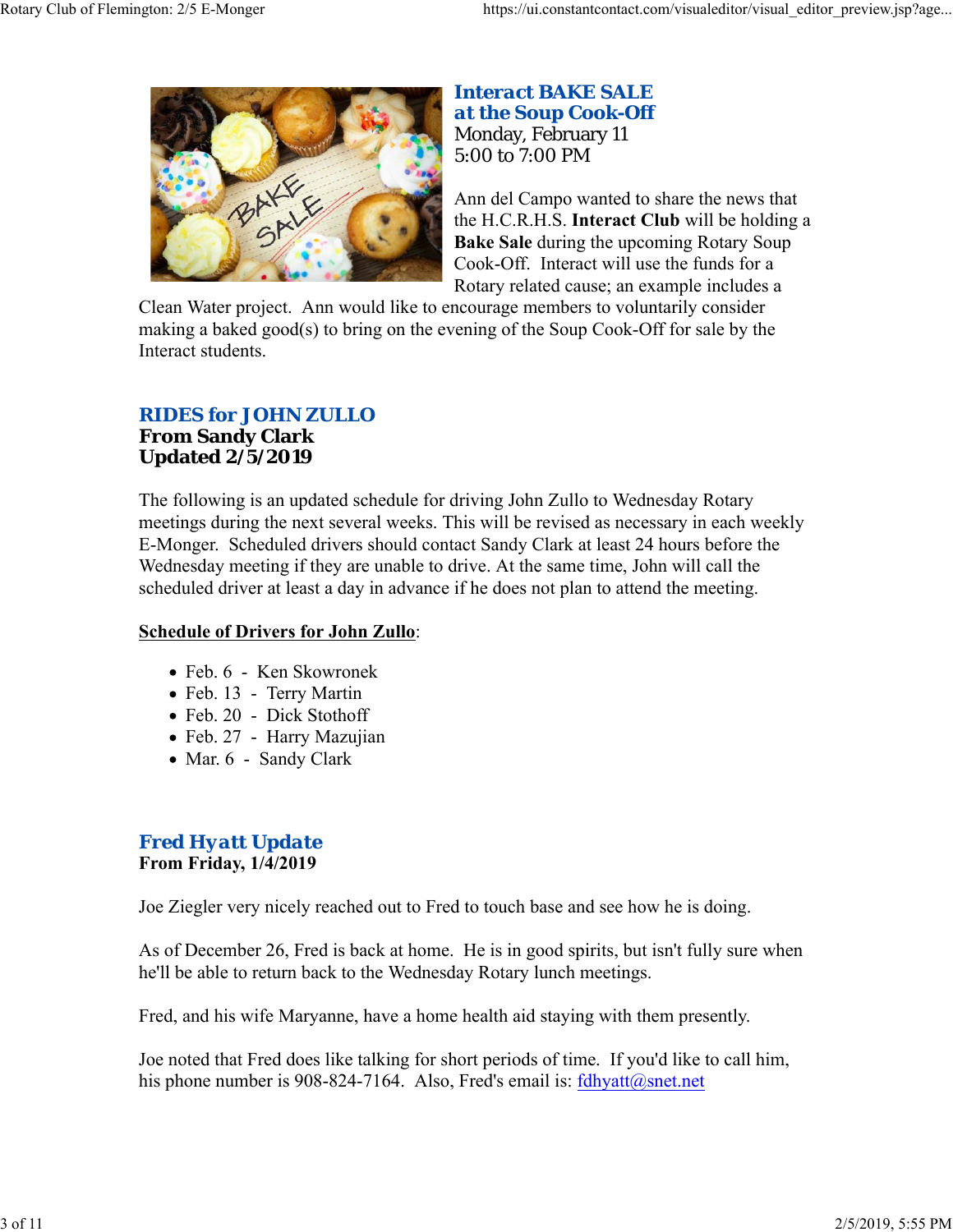### *PROGRAM FOLLOW-UP regarding the Community Based Learning Program in Hunterdon County* **From the Wed, 1/23/2019 Rotary Meeting**

Thanks for your great hospitality today for our discussion on initiating a **Community Based Learning Program in the Hunterdon Country Region (CBL+HCR).**

Please forward the following link to your members: Agenda for Flemington Rotary Meeting-January 23, 2019.

To summarize:

We need immediate assistance on the following short-term projects:

1. **Organize CBL-HCR.** Review and Finalize the following for Board of Directors Approval.

Mission Statement, Objectives, Core Values Statement

2. **Define Pilot Projects**. Review and Recommend three Pilot Projects for Board of Directors Approval from the following models:

- American Creed Project-
- Make a Change Projects-
- Young People Empowered to Change the World YPAR HUB
	- o 2018 Youth Participatory Action Research Forum at Rutgers
	- References to More Community Based Learning Programs and Projects

Click here to see the another local example: Full video interview of Archie Fagan by Pete Higley introduced by Steve Kalafer. After viewing , answer this question: *"What advantages and challenges would our region be offered from a similar project?"*

3. **Recruit More Members** from diverse sectors of our communities.

- Education Students/Teachers/Parents/Mentors.
	- Public/Private/Home/Special/Vocational/Technical Schools.
	- $\circ$  Service groups including interfaith service groups, military veterans,
		- Scouts, Rotary, Chamber of Commerce, VFW, American Legion,
			- ............
		- Business Owners-
		- State, County Agencies
			- Hunterdon Economic Development
			- Social Service Agencies, Private Social Workers
			- Historical/Museums
				- **Hunterdon County Historical Society**
				- **Armed Forces Heritage Museum**
				- Health/Medical Groups, EMS
					- Hunterdon Opioid Overdose Recovery Program
					- Law Enforcement, District Attorney Office,
					- Community Supported Agriculture, Urban Agriculture
					- Environment Sustainability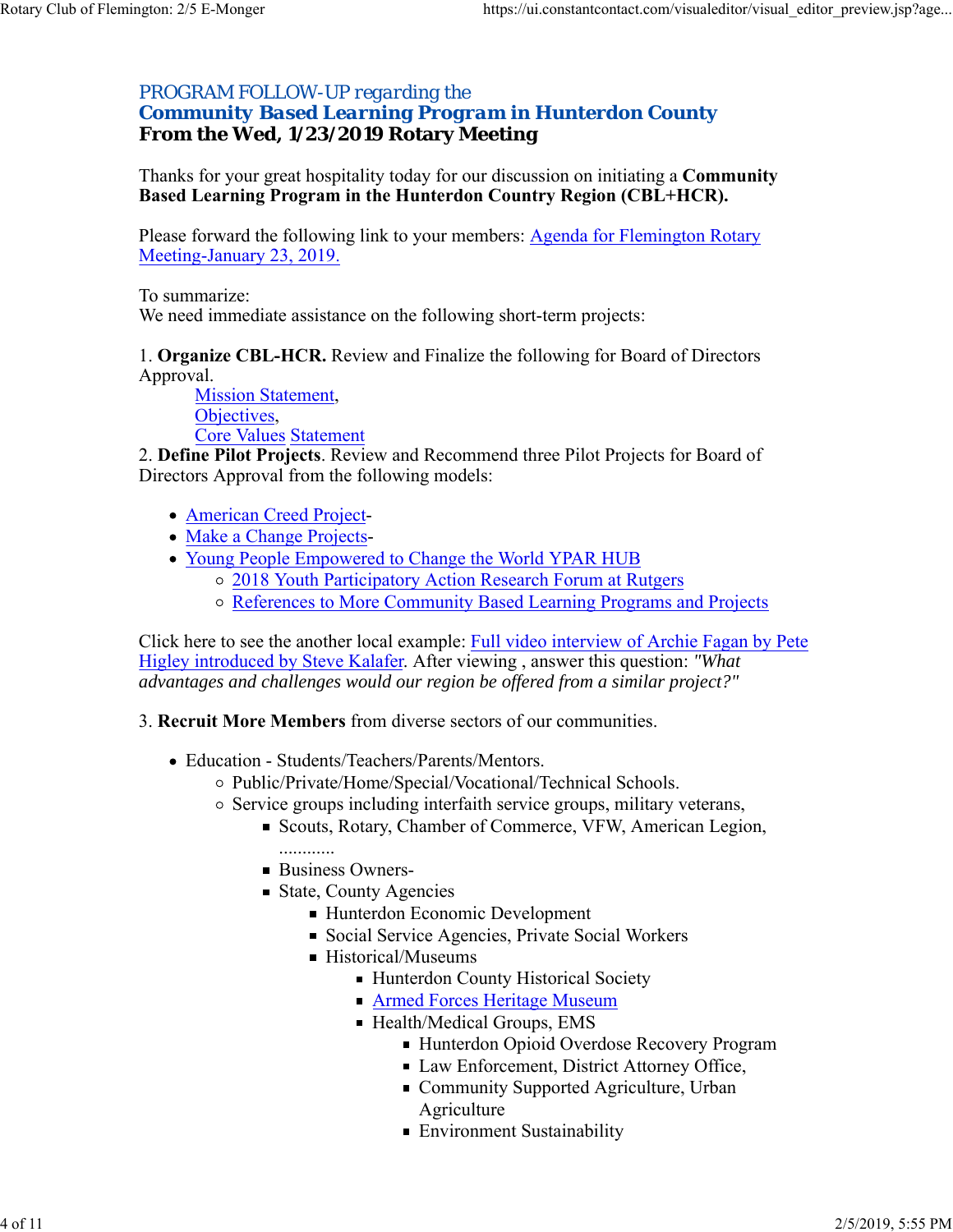Green-Faith Circle-

Here are some more details for anyone interested:

• Brief introduction to Community Based Learning:

Best regards, John L. Casey, Lt. Col, USAF, Retired Tel(908) 534-2889 Eml: jlcasey@aol.com



## *About Interact Club at H.C.R.H.S* From **Harry Mazujian** Update on 11/21/2018

Ann Del Campo and Harry Mazujian wanted to share the following Interact Club dates:

The following are **Upcoming Interact Events**:

Fri, 2/8 at TBD: Valentine's Bingo with residents at Rolling Hills Care Center. Mon, 2/11 at TBD: Rotary Soup Cook Off at Hunterdon Central.



## *Follow Us on Facebook*

The Rotary Club of Flemington is on Facebook with two (2) different Facebook pages! One page is for all information about the Rotary Club of Flemington. The second page is

dedicated to the BeerFest event. Click the links below to access our Facebook pages:

• Rotary Club of Flemington, NJ

Flemington Rotary BeerFest



### *The Flemington Rotary MEMBER DIRECTORY Is Updated on the Website*

A PDF copy of the Club Directory kept on the club website, located on the password protected "**Members Only**" page. To access this, simply goto

**www.FlemingtonRotaryNJ.org** and click on "Members Only" in the upper left. The page is password protected. If you do not have the password, simply email us and request it.

If you see any updates that need to be made (a change of address, email, phone number, something is not listed correctly, etc.), please email Sandy Clark and request any changes to be made. **Click Here** to generate an email to Sandy.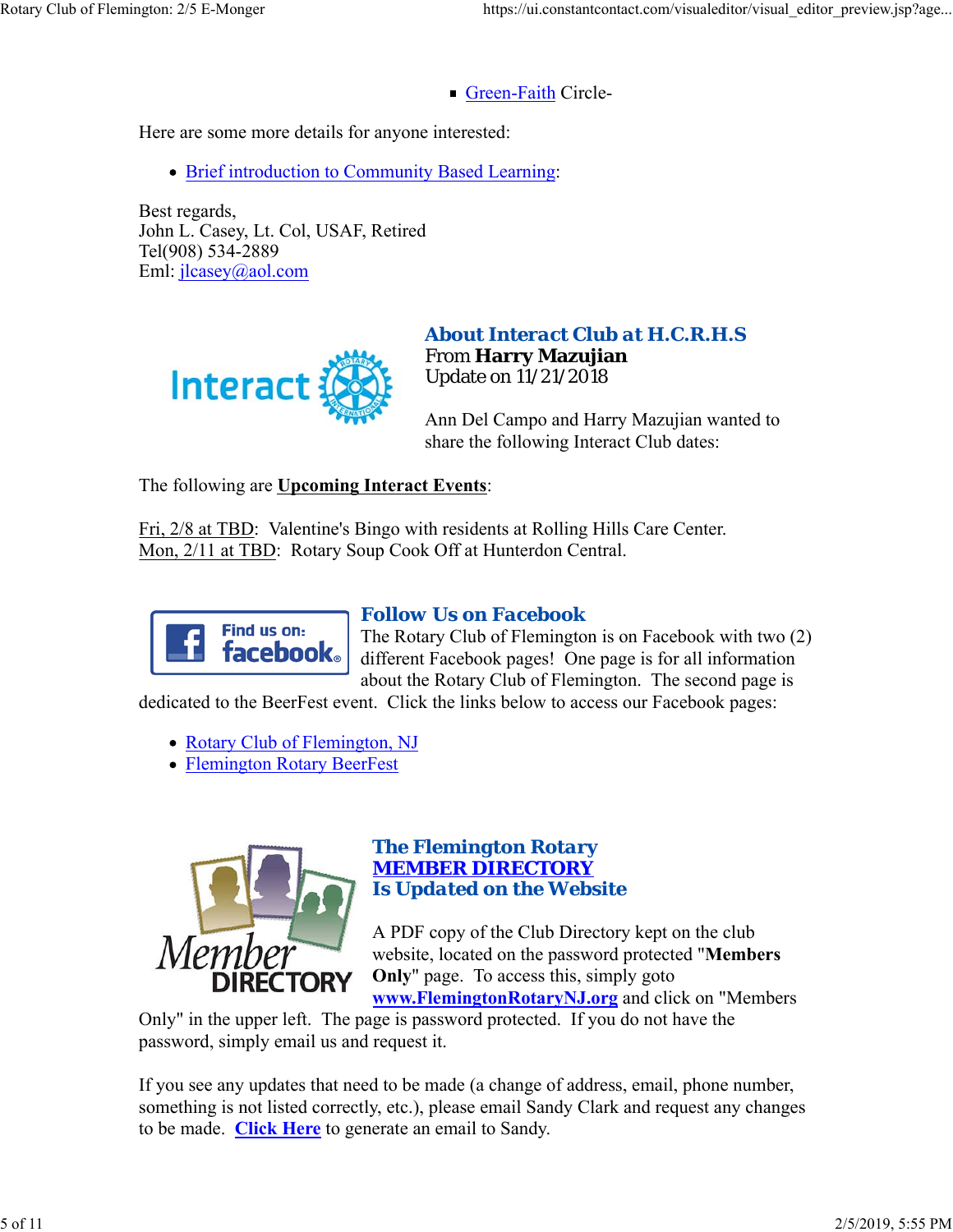

## *SPEAKERS & PROGRAMS BEING SOUGHT*

**Jeff Moore**, our Program Chair, is looking for speaker & program ideas for upcoming meetings. If you have any leads, please pass them onto Jeff, who will follow-up to schedule the speaker.

**Click here** to generate an email directly to Jeff.



## *HUNTERDON COUNTY CHAMBER OF COMMERCE*

As you know, the Rotary Club of Flemington is a member of the H.C. Chamber of Commerce. This enables all Rotarians the ability to attend a Chamber function as a "member". If someone asks you what your business is, you would explain that you are a member representing the Rotary Club of Flemington. **Click Here** to visit the Chamber website for a listing of upcoming events.

## *ROTARY DISTRICT 7475 NEWS*

**Click Here** to read the current news from our Rotary District 7475.

## *UPCOMING DATES TO NOTE:*

Wed, 2/06: Jeannie Tsukamoto, our new Assistant District Governor, will discuss Rotary District membership plus partnership programs.

Wed, 2/13: Christina Baxter, Executive Director of Riding with HEART, will discuss equine-assisted activities and therapy.

Wed, 2/20: TBA.

Wed, 2/27: Update from the Flemington Rotary Foundation.

**Next RCOF Board Meeting:** Wed, TBA at 5:30 PM (Usually the 3<sup>rd</sup> Wed). Next BeerFest Meeting: Wed, 2/27 at 6:30 PM (Usually the 3<sup>rd</sup> Wed). Next Membership Meeting: Wed, TBA at 1:30 PM (Usually the 2<sup>nd</sup> Wed).

**Upcoming RCOF Club Events, Fundraisers, Fellowship Events, Etc**.: 2/11 (Mon): Hunterdon County Rotary Soup Cook-Off 10/19 (Sat): Flemington Rotary BeerFest

## **Rotary District 7475 Events & Functions:**

2/9: 8:30 am to 11;30 am Pre PETS (PETS I) training for Presidents Elects - Raritan Valley Community College 2/20: Rotary Means Business - Grain House (Basking Ridge) 6:00 - 7:30 pm 4/20: Rotary Leadership Institute, 7:30 am to 3:30 pm (West Orange High School) 5/3-5: District Conference in Gettysburg 5/13: District Training Assembly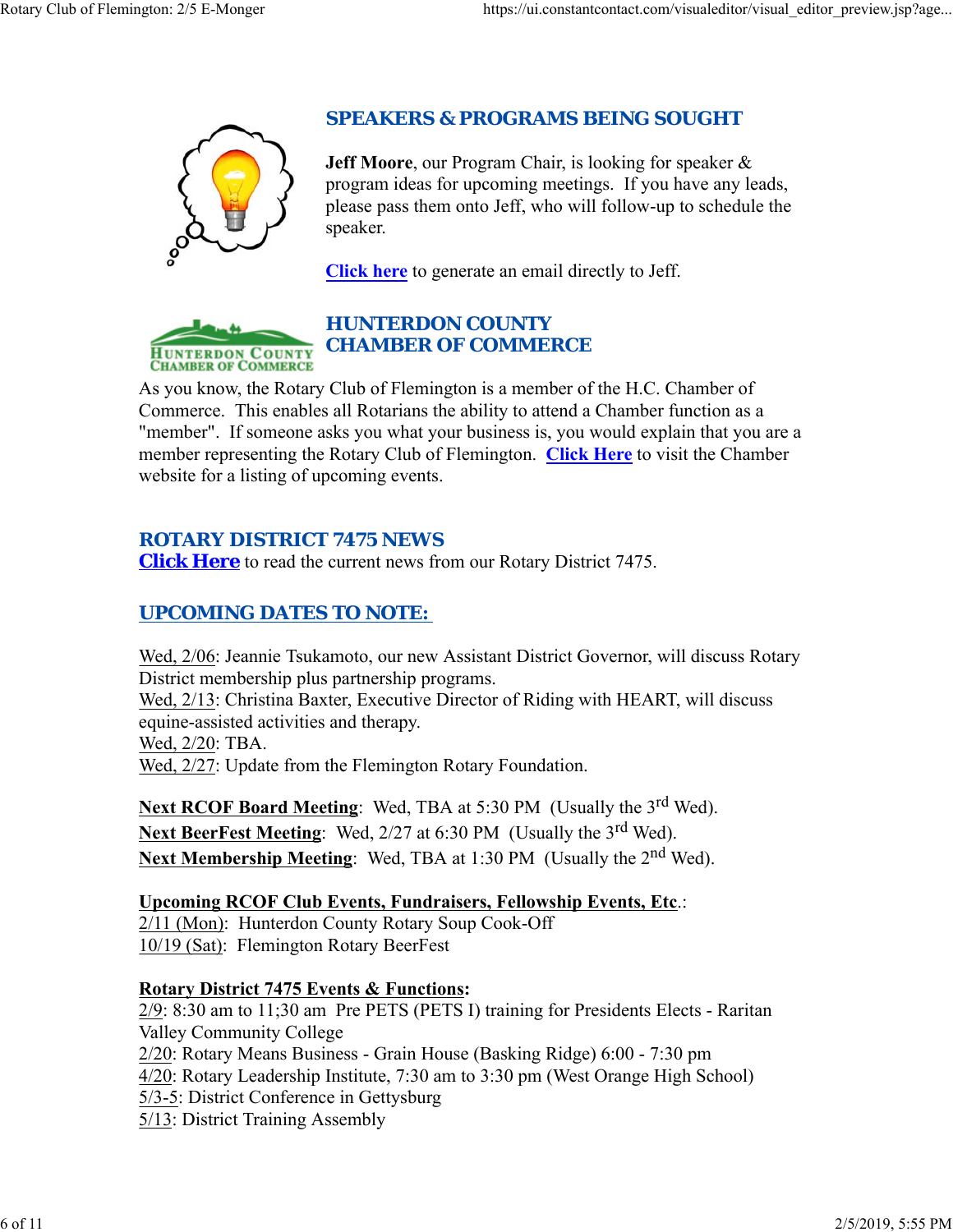6/1-5: Rotary International Convention - Hamburg Germany 6/21-23: RYLA (Rotary Youth Leadership Awards) 6/24: District Banner Exchange (Change Over Dinner)

### *COMMITTEE LIST:*

**Click Here** to download the listing of all current Club Committee's and its members.

## *"MEMBERS ONLY" WEBSITE:*

### **Click Here for the Members Only section of the website to find:**

1) The "Membership Proposal Form" to propose a new member.

- 2) New Member Information.
- 3) An Online Copy of the Club Membership Directory.
- 4) A Link to All Photos Albums of the Club.

### *ROTARY WEBSITE LINKS:*

Rotary International: **www.Rotary.org** Rotary District 7510: **www.RotaryNJ.org**

### *NEARBY ROTARY CLUB MEETINGS:*

As A Rotarian, you are Welcome to attend a Rotary Club meeting anywhere in the world. Click here for the Rotary Club Locator App. Or see below for some local meetings:

#### Mondays

**Lambertville/New Hope** (6:30 pm) - Lambertville Station Restaurant; 11 Bridge Street, Lambertville NJ 08530

### Tuesdays

**Whitehouse** (12:15 pm) - The Rail; 157 Main Street, Whitehouse Station, NJ 08889 **Princeton** (12:15 pm) - The Nassau Club; 6 Mercer Street, Princeton, NJ 08540

### Wednesdays

**Branchburg Township** (7:30 am): Stoney Brook Grille; 1285 Route 28, North Branch, NJ 08876

**Flemington** (12:15pm): Al Fresco's Restaurant; 100 Reaville Ave, Flemington, NJ 08822 **Hillsborough Township** (6:15 pm): The Landing Restaurant; 311 Amwell Road, Hillsborough, NJ 08844

### Thursdays

**Clinton Sunrise** (7:30 am): Clinton Fire House; Old Hwy. 22 & New Street, Clinton, NJ 08809

**Montgomery/Rocky Hill** (7:30am): Cherry Valley Country Club; 125 Country Club Drive, Skillman, NJ 08558

**Somerville/Bridgewater** (12:15 pm): Raritan Valley Country Club; 747 State Route 28, Bridgewater, NJ 08807

**Trenton** (12:15 pm): Trenton Country Club; 201 Sullivan Way, West Trenton, NJ 08628

### Fridays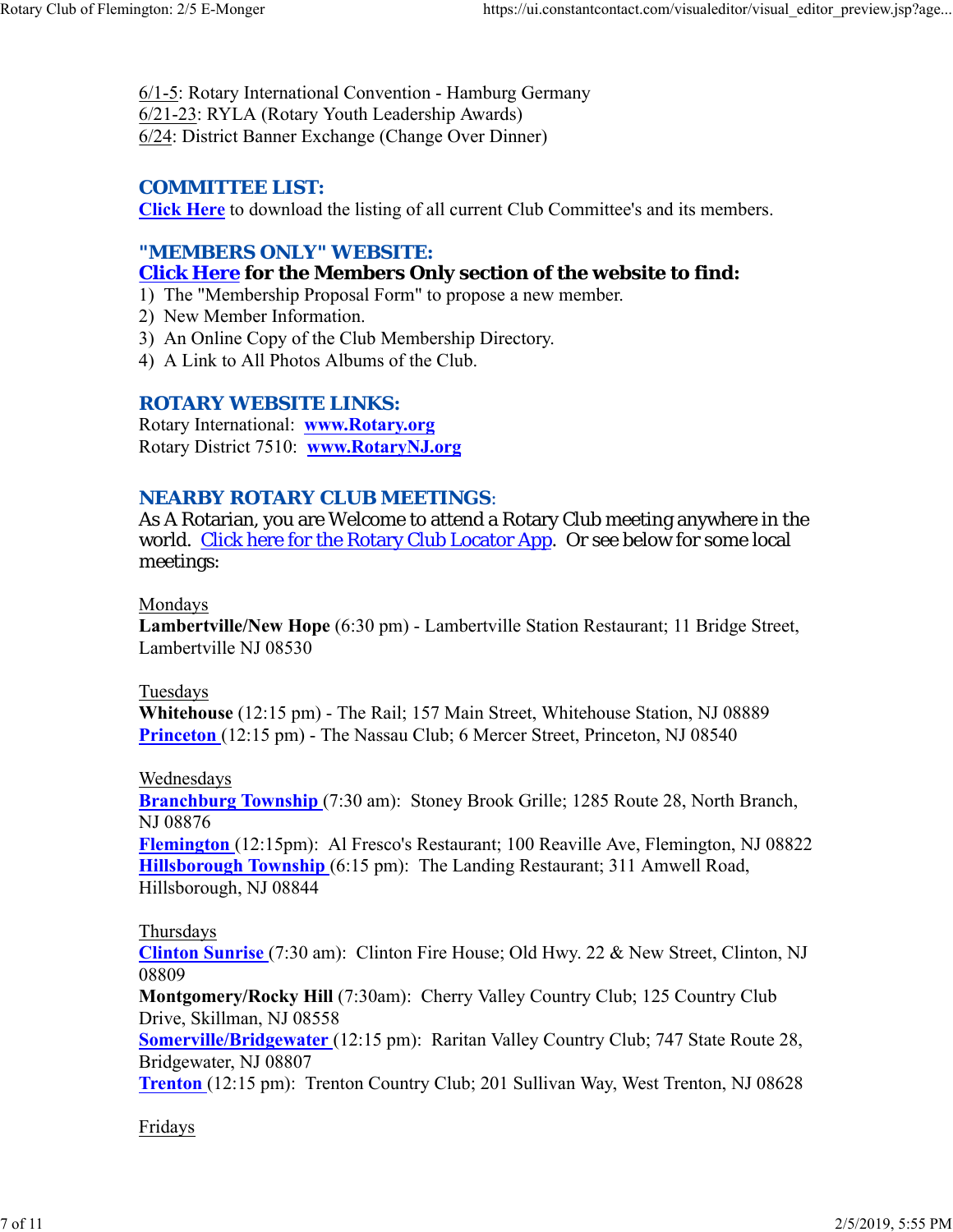**North Hunterdon** (12:15 pm): Mountain View Chalet; 154 Route 173, Asbury, NJ 08802 **Princeton Corridor** (12:15pm): Hyatt Regency; 102 Carnegie Center, Rt. 1 North, Princeton, NJ 08540

#### eClub

**Rotary eClub of Hunterdon Horizon**: View website for meetings or online makeups.

## RI President's Call for Action in **2018-2019**: **"Be the Inspiration" Rotary Club of Flemington - Our 95th Year** Founded October 3, 1923 \* Charter #1529 \* District 7475

| <b>Nik Kritharis</b>                   |  |
|----------------------------------------|--|
| Ann del Campo                          |  |
| <b>Kyle Fogarty</b>                    |  |
| <b>Terry Ownes</b>                     |  |
| <b>Ken Skowronek</b>                   |  |
| Kim Metz (immediate Past-President)    |  |
| <b>Sandy Clark</b>                     |  |
| D.J. Wright                            |  |
| <b>Tom Fisher</b>                      |  |
| Barry Rassin (New Providence, Bahamas) |  |
| <b>John Wilson</b> (Newark)            |  |
| <b>Ray Freaney (Madison)</b>           |  |
| M. Ann Walko (Watchung-Warren)         |  |
| Jeannie Tsukamoto (***)                |  |
|                                        |  |

Club Meetings: **Wednesday, 12:15 pm, Al Fresco's** 100 Reaville Avenue - Flemington, NJ 08822



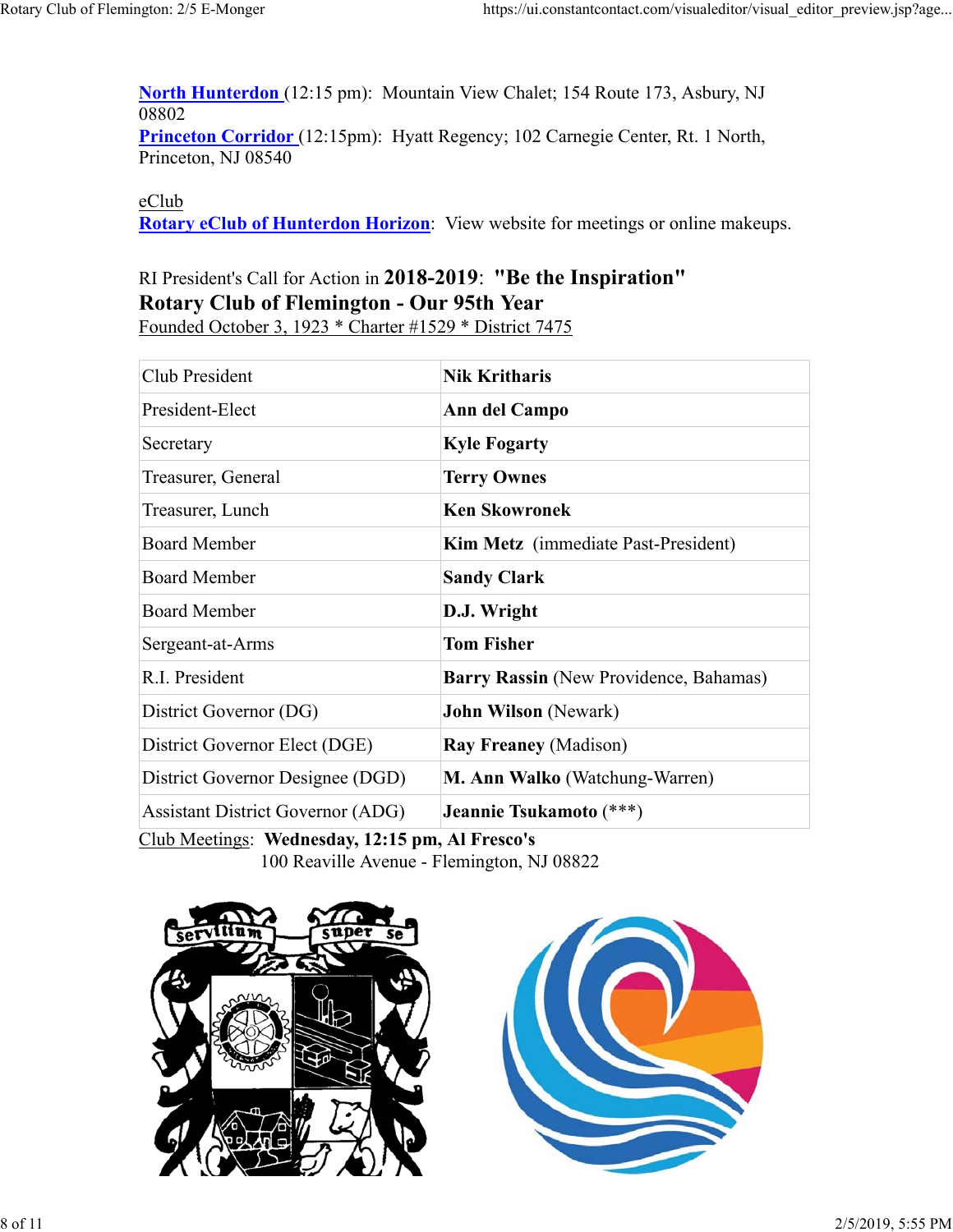



**MISSION STATEMENT:** The mission of Rotary International is to assist and guide Rotarians and Rotary clubs to accomplish the Object of Rotary to ensure Rotary's continuing relevance and to help build a better world, emphasizing service activities by individuals and groups that enhance the quality of life and human dignity, encouraging high ethical standards, and creating greater understanding among all people to advance the search for peace in the world.

**THE OBJECT OF ROTARY:** The object of Rotary is to encourage and foster the ideal of service as a basis of worthy enterprise and, in particular, to encourage and foster:

**1st**: The development of acquaintance as an opportunity for service;

**2nd**: High ethical standards in business and professions, the recognition of the worthiness of all useful occupations, and the dignifying of each Rotarian's occupation as an opportunity to serve society;

**3rd**: The application of the ideal of service in each Rotarian's personal, business and community life;

**4th**: The advancement of international understanding, goodwill, and peace through a world fellowship of business and professional persons united in the ideal of service.

**THE 4-WAY TEST:** "Of the things we think, say or do:

- **1st**: Is it the Truth?
- 2<sup>nd</sup>: Is it Fair to all concerned?
- **3rd**: Will it build goodwill and better friendships?
- **4th**: Will it be beneficial to all concerned?"

## *ROTARY's AVENUE'S OF SERVICE*:

**1)** Through **Club Service**, we have fun, build lasting friendships, and make sure that our club runs well.

**2)** Through **Vocational Service**, we volunteer our professional skills to serve others and promote integrity in everything we do.

**3)** Through **Community Service**, we address local needs and work with our community to bring lasting improvements.

**4)** Through **International Service**, we meet humanitarian needs around the globe and promote world understanding and peace.

**5)** Through **Youth Service**, we work with young people to help them become the next generation of leaders, visionaries, and peacemakers.

# **2018-2019 CLUB MEMBER ROSTER Rotary Club of Flemington, NJ**

Current Number of Members: 36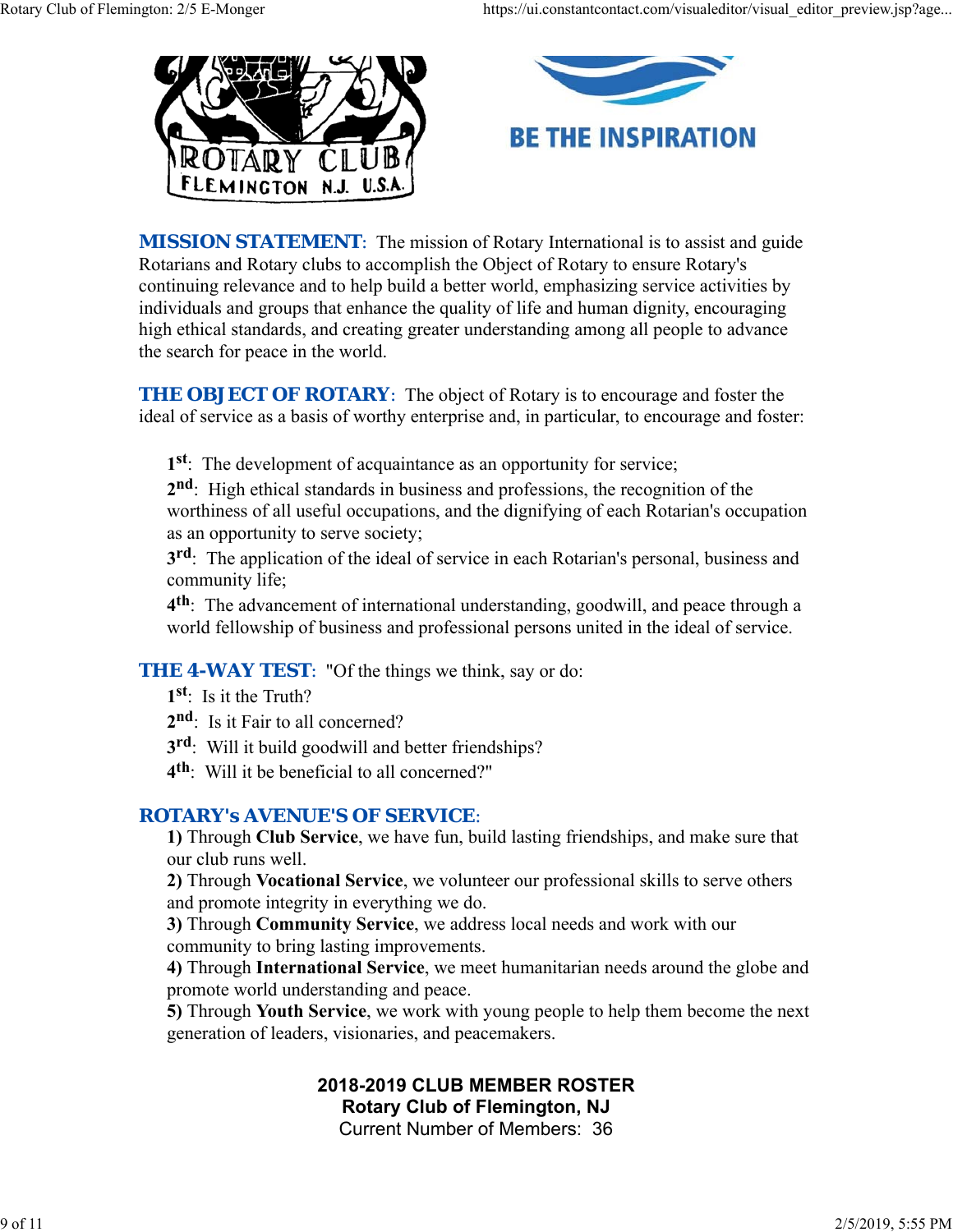| Rotarian                          | <b>Member Since</b> | <b>Classification</b>             |
|-----------------------------------|---------------------|-----------------------------------|
| Bohler, Herbert C. (Herb)         | 1977                | <b>Specialty Advertising</b>      |
| Chittenden, Robert L. (Bob)       | 2003                | M.E.F.P. Consulting Engineering   |
| Clark, Arthur L. (Sandy)          | 1987                | Printing                          |
| Davidson, James G. (Jim)          | 2002                | <b>Rubber Products</b>            |
| del Campo, Ann                    | 2016                | Scientist & Farmer                |
| Ferrari, Frederick J. (Fred)      | 1964                | Orthodontia                       |
| Fisher, Charles H. (Charlie)      | 1961                | <b>Funeral Services</b>           |
| Fisher, Thomas H. (Tom)           | 2012                | Property & Casualty Insurance     |
| Fogarty, Kyle M.                  | 2017                | <b>Financial Advisor</b>          |
| Harrison, Jeffrey (Jeff)          | 1996                | Psychotherapy                     |
| Hyatt, Frederic D. (Fred)         | 2017                | Retired - Aerospace               |
| Kamnitsis, Christopher P. (Chris) | 2001                | <b>Financial Planning</b>         |
| Kritharis, Nikolaos (Nik)         | 2016                | Dentistry                         |
| Liebross, Ira                     | 1997                | <b>Family Medicine</b>            |
| Loew, Darren                      | 2002                | <b>Orthodontics</b>               |
| Martin, Teresa (Terry)            | 1993                | Solid Waste/Recycling             |
| Mazujian, Harry                   | 2004                | Clergy                            |
| McWilliams, Nancy                 | 1992                | Psychotherapy                     |
| Metz, Kim                         | 2007                | <b>Technical Education</b>        |
| <b>Moore, Jeffrey (Jeff)</b>      | 2018                | <b>Education - Secondary</b>      |
| Muller, George D.                 | 1964                | <b>Cut Glass Manufacturing</b>    |
| Newland, Robert D. (Bob)          | 1998                | Insurance                         |
| Ownes, Terry M.                   | 1987                | <b>Floor Covering</b>             |
| Phelan, Christopher J. (Chris)    | 2009                | <b>Chamber Of Commerce</b>        |
| Randolph, R. Wayne                | 1982                | <b>Veterinary Medicine</b>        |
| Ruberto, Johanna S.               | 2016                | <b>High School Administration</b> |
| Schaible, R. Michael (Mick)       | 1998                | <b>Appraisal Services</b>         |
| Skowronek, Kenneth J. (Ken)       | 1994                | <b>Family Law</b>                 |
| Stothoff, Richard H. (Dick)       | 1966                | Sanitary Engineering              |
| Widico, Karen A.                  | 1997                | <b>Public Health Services</b>     |
| Williams, Gwen                    | 1991                | Purchasing/Manufacturing          |
| Wise, Robert (Bob)                | 1992                | <b>Hospital Administration</b>    |
| Woske, Harry                      | 1977                | Cardiology                        |
| Wright, Daniel J. (D.J.)          | 2003                | <b>Funeral Services</b>           |
| Ziegler, Joseph E. (Joe)          | 1988                | <b>Investment Advisor</b>         |
| Zullo, John J. (Johnnie)          | 1987                | <b>Chemical Engineering</b>       |